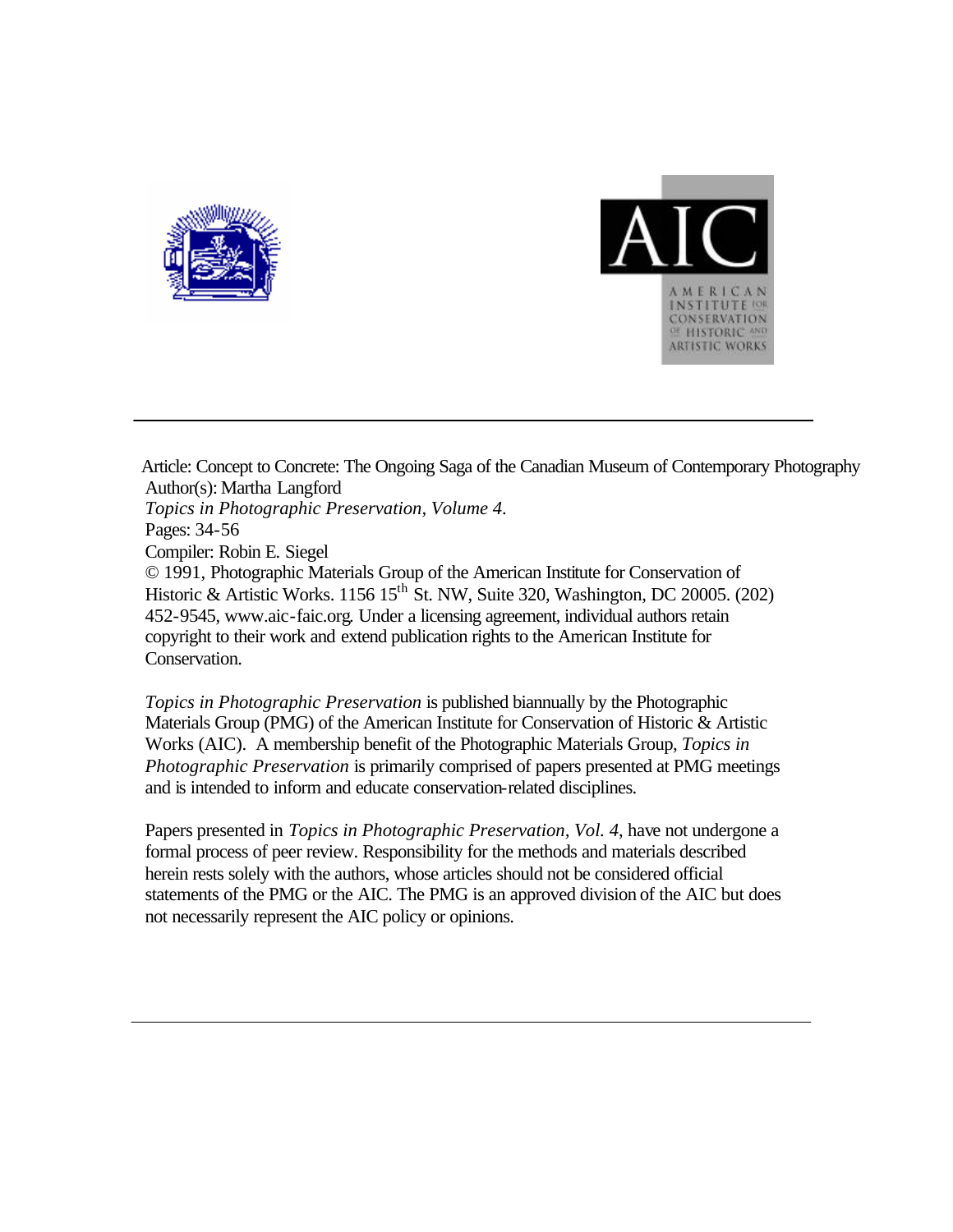### **From Concept to Concrete:**

## **The Onqoinq Saqa of the**

## **Canadian Museum of Contemporary Photoqraphv**

# A presentation to the AIC Photographic Materials Group February 22, 1991

I'm delighted to be with you this morning and to have the chance to share with the PMG the progress of our new building. In nearly ten years on this project, I've celebrated a few milestones. This morning's presentation is one of them, since it's the first time that people hearing about the building will be able to see some construction on the site. At CMCP, we are nothing if not tenacious.

Over the past decade, my colleagues and I have watched with envy announcements of new museums and expansions proceeding from ground-breakings to dedication. Museum construction is clearly a growth industry; I heard recently that one museum opens every week in France; one every day worldwide; in Canada, we are certainly contributing to those numbers, at least by announcements.

In the field of photography, new or expanded photographic museums have opened in Riverside, California; Tucson, Arizona; Rochester, New York; San Francisco and New York City; in Canada, artist-run centres have created new spaces for photography in Toronto,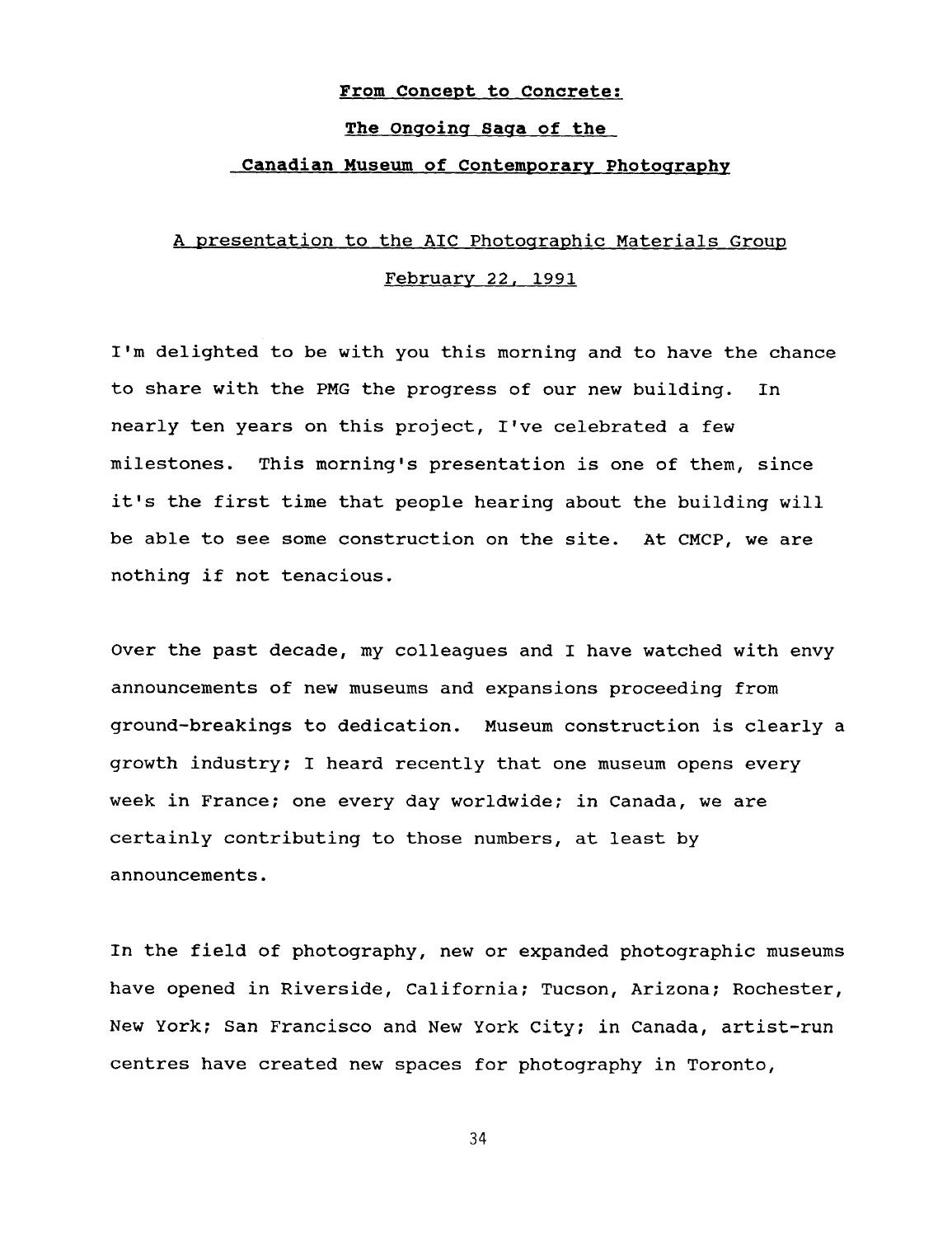Winnipeg and Saskatoon; photography has been accorded dedicated galleries in major institutions like the Musee d'Orsay, the L.A. County Museum and the National Gallery of Canada: the Canadian Centre for Architecture in Montreal has opened a splendid new building where it can begin to display its photographic holdings. I could name more but I'm distracted by the words that I see floating over your heads. You seem to be wondering: What the hell has she been doing all this time?

Before I pull out the plans and the site photos, I should give you a bit of institutional history since the development of any construction project is so inextricably linked with the history and culture of the client institution.

The Canadian Museum of Contemporary Photography is a five-year old institution with a fifty-year history. It was created in **1985** by the transfer to the National Gallery of the collection, mandate and personnel of the Still Photography Division of the National Film Board of Canada. The Still Photography Division had been part of the NFB since its foundation in **1939,** evolving from a service and information branch to the federal custodian of contemporary Canadian photography. As such, it had accumulated a collection of approximately **156,000** images and developed museumtype programmes of exhibitions and publications.

In 1984, the National Film and Video Policy declared the Still Photography Division to be "extraneous" to the NFB mandate. A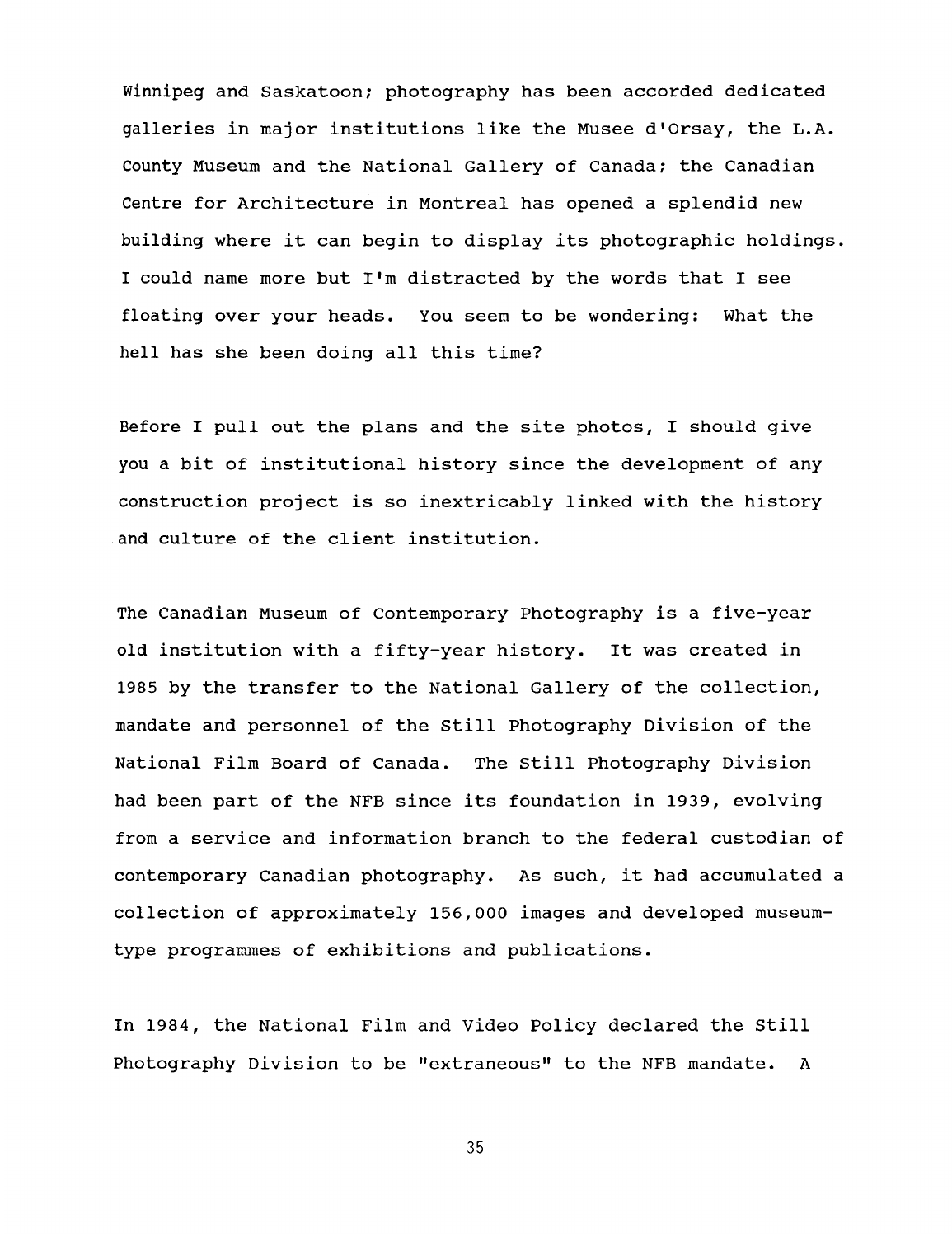plan was devised to transfer the collection and personnel to a central library sewing three national museums: the Museum of Man, the Museum of Natural Science and the Museum of Science and Technology. This was firmly rejected by the photographic community which lobbied for the creation of a distinct photographic museum. In December **1984,** the Minister **of**  Communications Marcel Masse announced the creation of CMCP as an affiliate of the National Gallery of Canada. Under this arrangement, the integrity of the Division's collection and programming was to be maintained. Also perpetuated was the mandate of the institution as a custodian of art as well as documentary photography.

This dual function had resulted in a large and varied collection of transparencies, negatives, prints and photo-based works including sculpture, installation and video. Numerically, the collection is dominated by commissioned transparencies and negatives, some **100,000** from assignments that were given to photographers between **1962** and **1970.** Previous assignments are housed in the photographic collection of the National Archives.

The development of a print collection began in the late sixties corresponding to the general increase in activity that spiked internationally with the boom of the early seventies. It is interesting to consider that, for twenty years, the Still Photography Division acquired all the work from its exhibitions, with circulation and promotion of the medium uppermost in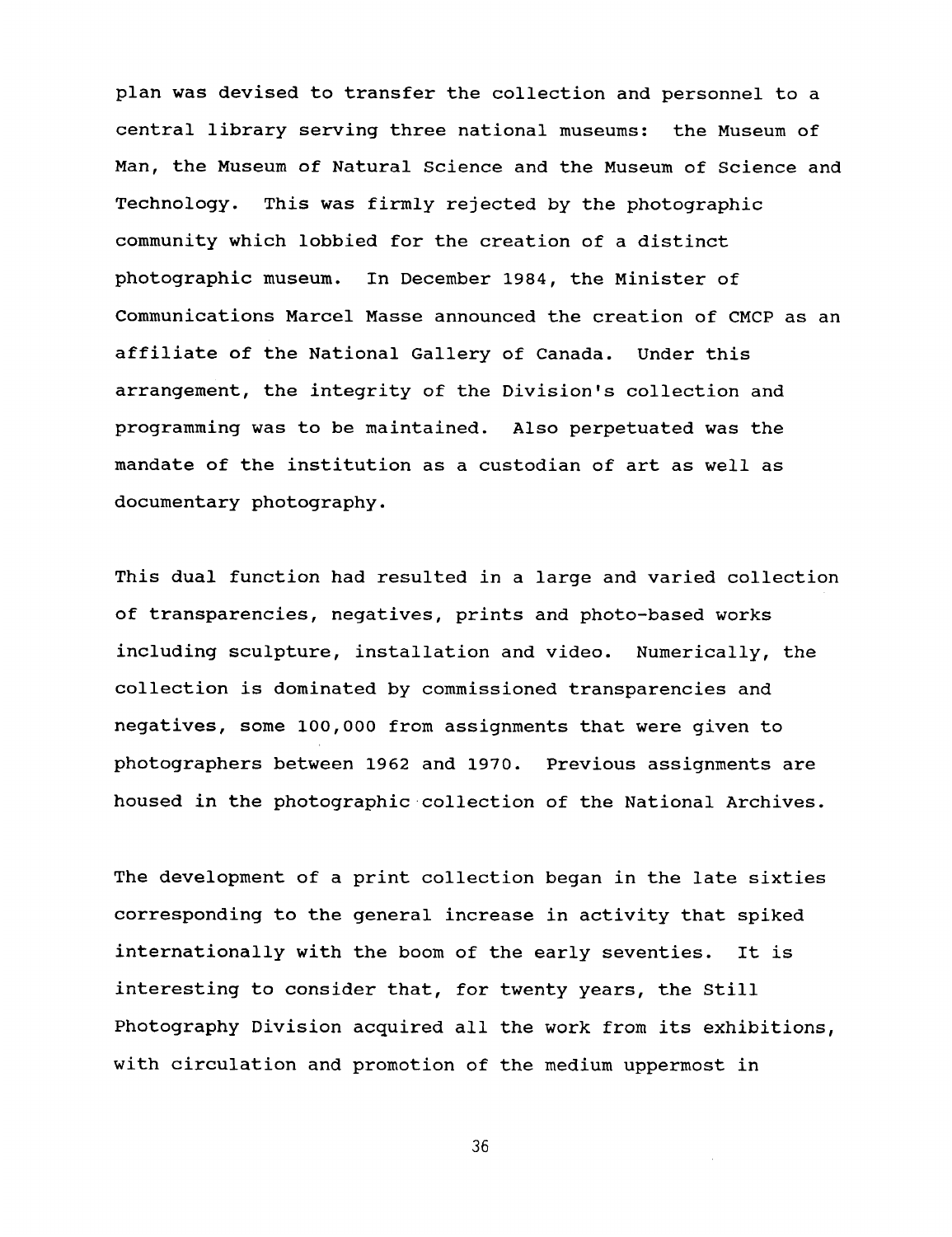people's minds. The result, however, is a collection that is a partial history of Canadian photography and a complete history of contemporary Canadian photography's most active institution. The CMCP exists among other federal collections that deal with contemporary Canadian photography: the Art Bank of the Canada Council, the National Archives and the National Gallery in its departments of Contemporary Art and Photography. The museum continues to acquire contemporary Canadian work in its two areas of concentration: social documentary and photographic works of art. Works from the collection are circulated across Canada and abroad through a programme which will continue and, hopefully, even expand internationally, after the museum opens its new facility in **1992.** At the moment, we are a museum without walls but this was not always so.

The Still Photography Division operated a gallery in Ottawa from 1967 to **1983** when the space was closed in anticipation of a move to new quarters. This was the first building project, one very different in character and scope from the one we are working on today. Its brief history follows.

In **1981,** as the new Executive Producer of the Still Photography Division, I was assigned the problem of finding new accommodation for the Photo Gallery, the collection, the offices, studios and workshops. Previously, the collection and offices had been in a government records warehouse in the west end of the city while the NFB Photo Gallery, under the watchful eye of a part-time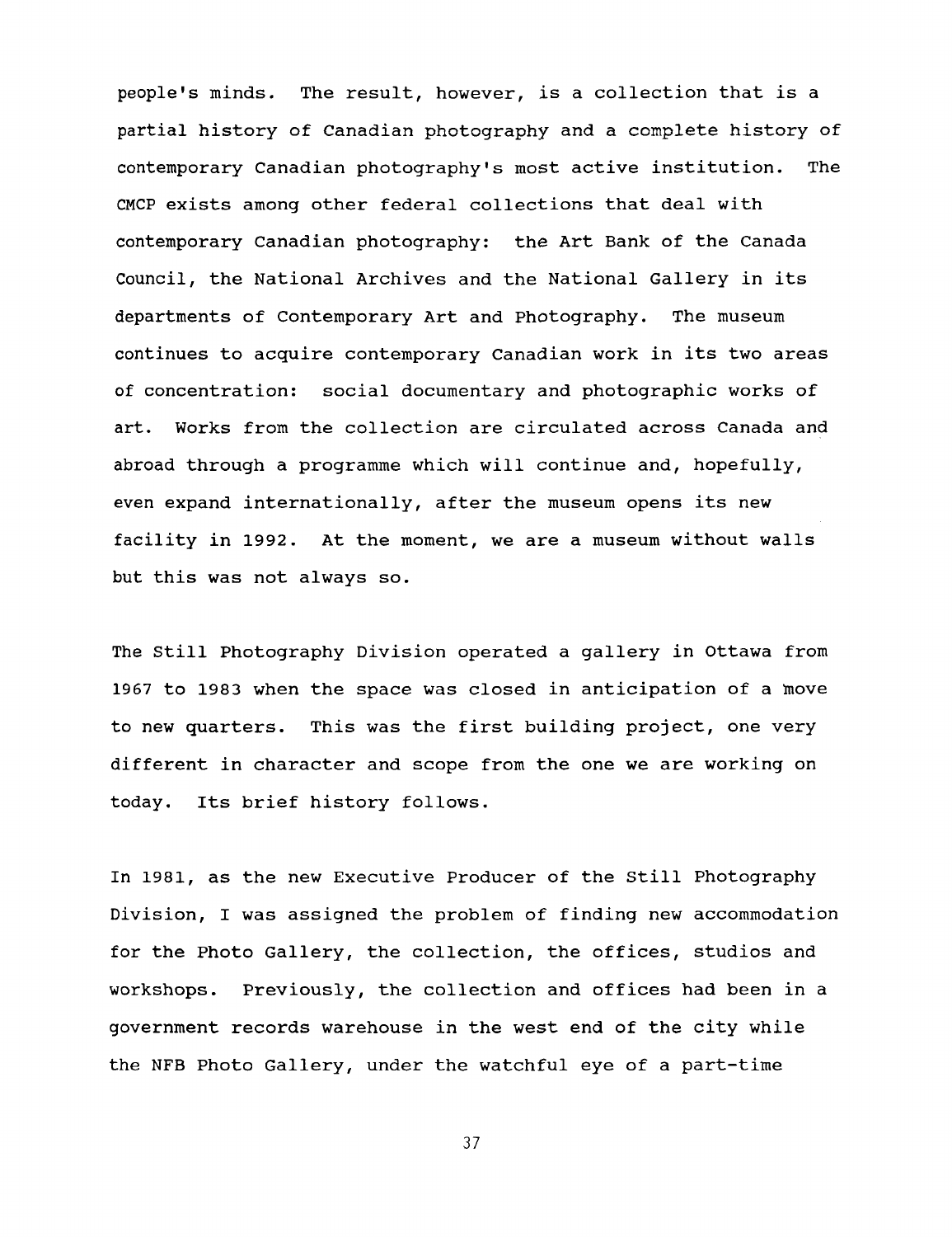attendant, had been hidden off the lobby of a slightly better office building four miles away on the edge of the downtown core. No one went there: it was the best kept secret in Ottawa. Furthermore, operationally it was impossible to have the gallery and the small staff so far apart: my assignment, eagerly accepted, was to develop a small, well integrated facility in a much better location.

I was very naive; I just drove around downtown and when I saw something interesting, I called up the owner and made inquiries. I called, for example, the American embassy because they didn't seem to be using a small building adjacent to their property. I asked people who came to the NFB gallery. I opened the government phone book and called people in charge of federal real estate. After many calls and letters, a senior person at Public Works told me quietly about a building in the Byward Market area: a dilapidated brick warehouse that had been advertised in the paper in a tender call for development proposals. The building actually belonged to an affiliate agency of government, the National Capital Commission. I called around and finally tracked down the government person in charge. He put me on to the successful bidder, an architectural firm that seemed very interested in incorporating the Still Photography Division into its plans. The architect/developers told me the size of the building and how it could be expanded a bit to hold our entire operation. We developed some floor plans and elevations, all very schematic and based on our current facilities which the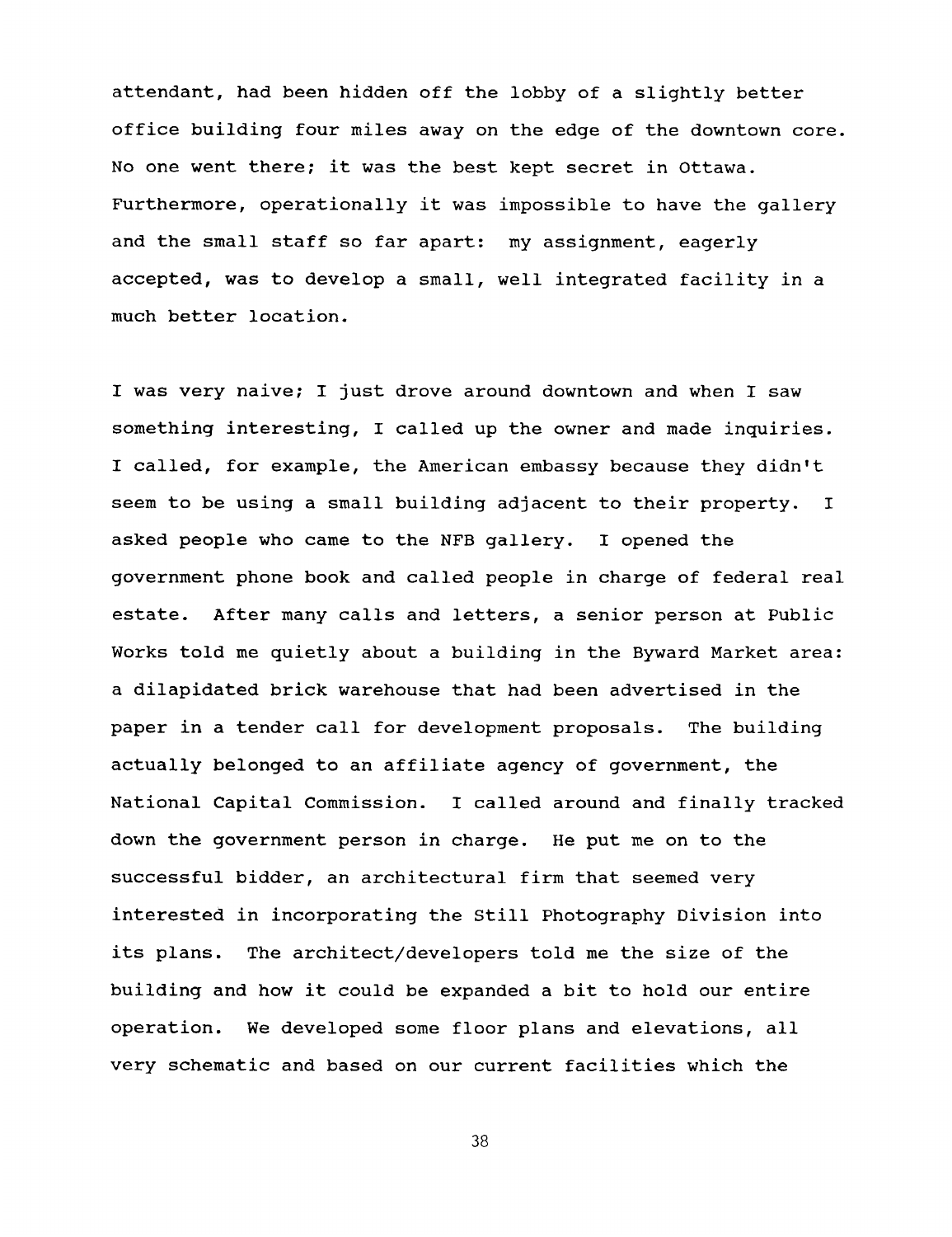architects came once or twice to visit. We explained about the conditions under which we wanted to exhibit and store the collection: the developers agreed to meet them. We got approval for the project from the National Film Board executive and Board of Trustees: the NFB got central agency approval to sign the lease. By that time, eighteen months had elapsed. It was December 1983. I had a roll of plans and a stack of approvals. An announcement was imminent. It was then that the whole project was cancelled because of the impending transfer of the Division to the National Museums.

When we regained consciousness, it was January 1985. We were no longer a photographic division of the NFB but a museum: CMCP had been promised a new building, and we were starting the whole search process over. This time, however, the process was completely different. Informed by museology, and bemused by bureaucracy, it crystallized into infinite more detail.

Planning for the first project had been a simple projection of what we knew onto a predetermined site. With some room for expansion in the collection storage area and greater flexibility in the galleries, we had been satisfied by an overlay of the existent facilities on the proposed one. This had also served as a useful argument for the project: that we were not expanding our territory but rationalizing it. There were solid precedents to be cited for better storage and fire protection of the collection; there were economies in having the entire operation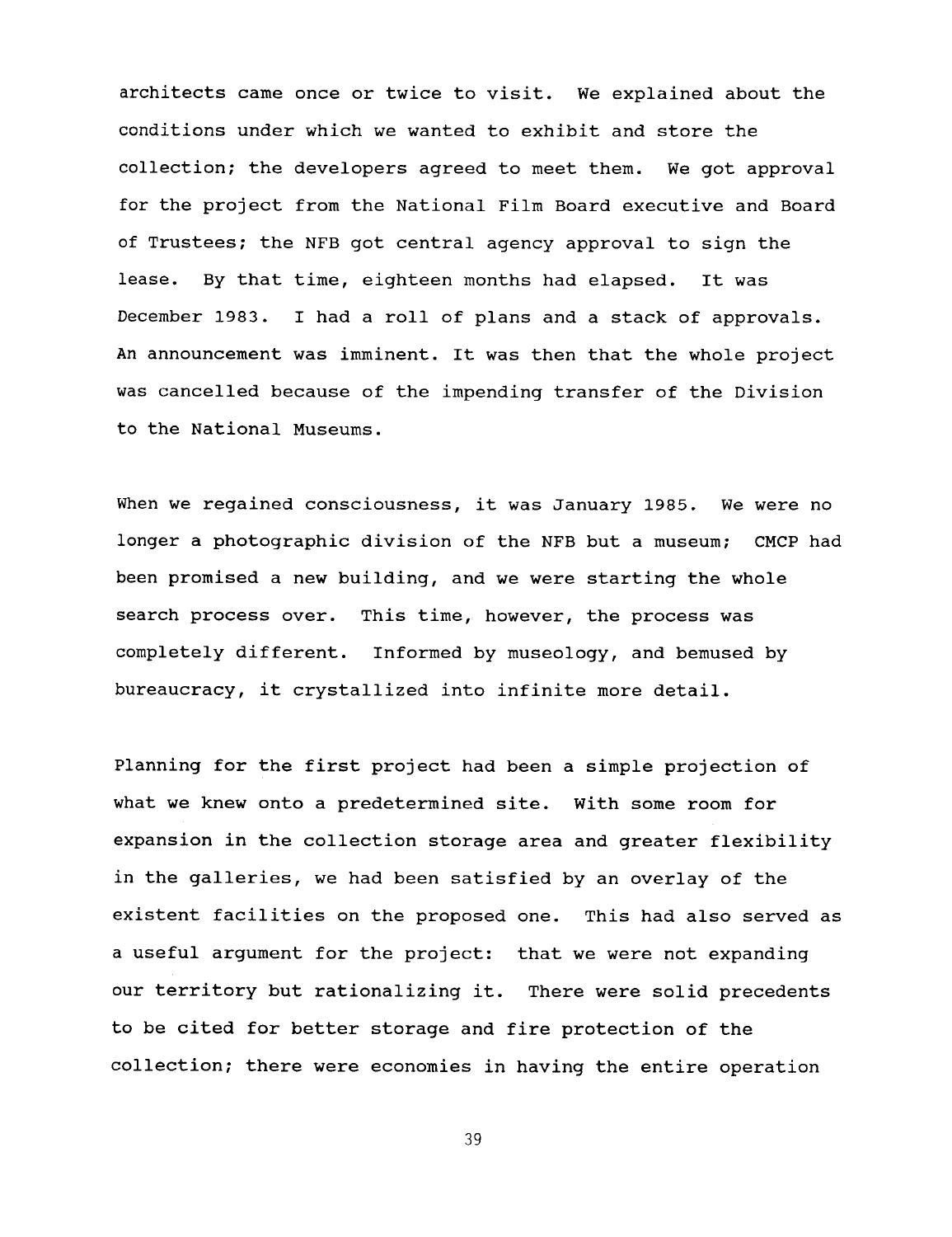under one roof. The conceptualization of the first project was a literal translation of our institutional needs. The diagnostic process was streamlined and efficient; in organizational terms, it was top-down, with little time or opportunity for staff to express their uneasiness with the status quo. Essentially, the design for the building had flowed from a very conservative principle: if it ain't broke, don't fix it.

Planning for the second project was completely different. It began with a period of discovery and analysis conducted by a team of architects and facilities managers, then under the umbrella of the National Museums of Canada. They directed a study which would lead ultimately an architectural programme: an exhaustive description of CMCP's needs examined from all points of view quantitative, functional, technical, qualitative and locational. **As** the author of our architectural programme, Michael Lundholm, has recently put it, the document has two purposes: the first being "the definition of the design problem;" the second, "guidance for the critical analysis of design proposals." I would add less elegantly that the architectural programme also arms the client against well intentioned and hare-brained ideas that don't stop coming once people get wind of a building project .

When preparing an architectural programme, the writing of qualitative and locational criteria sets the tone for the whole exercise. The architectural programme is highly specific in some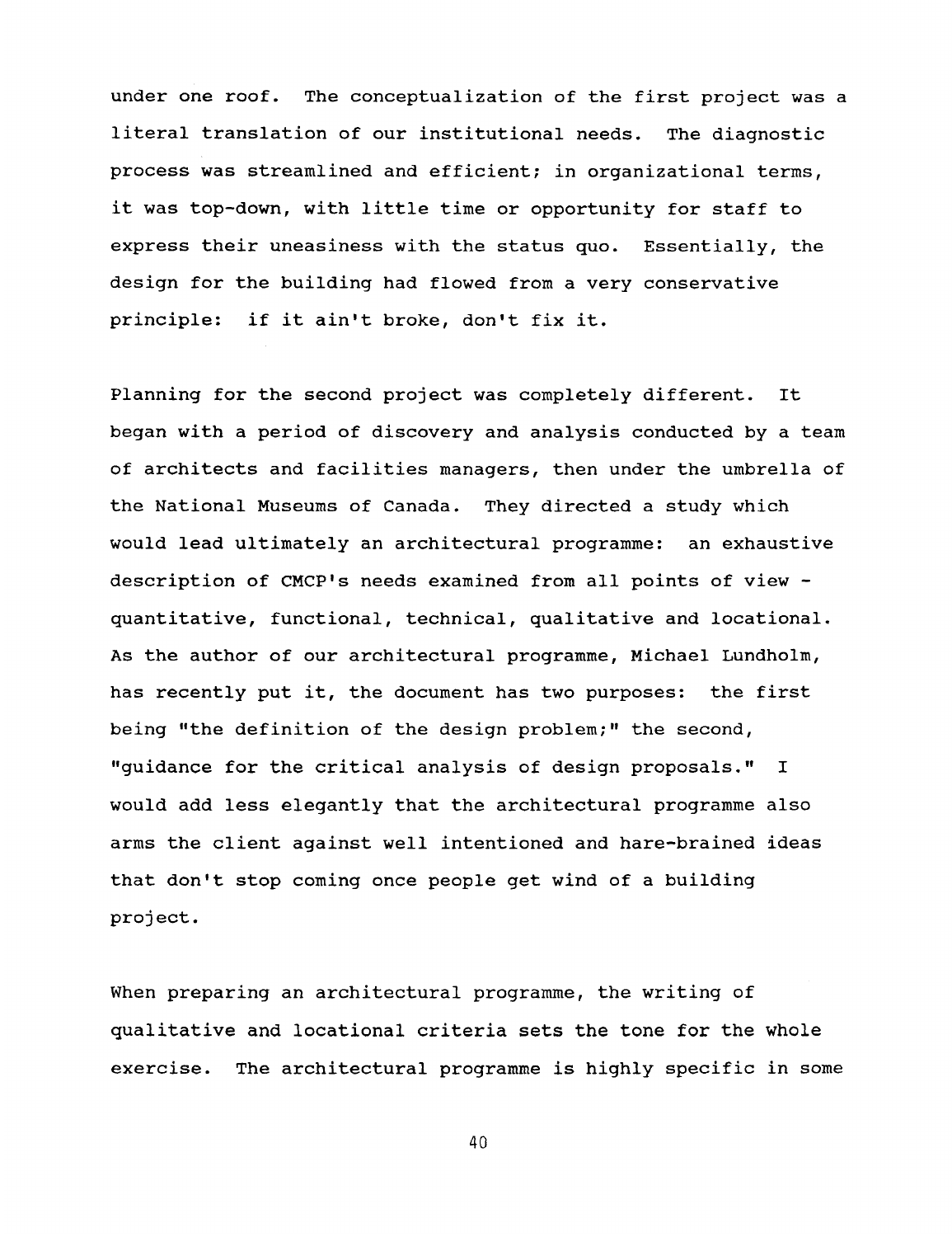areas - technical and functional, for example - but locational and qualitative criteria are meant to profile the ideal building. Institutions developing a plan for a specific site or contemplating an expansion might be tempted to skip that part of the narrative but I would caution against it. Describing the ideal site helps the client who has ultimately to deal with the realities of a less-than-ideal site. Qualitative parameters protect the integrity of the project during the painful, often unavoidable, exercise of choices and cuts. With a written description of an ideal building, the client can better recognize the impact of difficult decisions that may be mitigated operationally. This is true of the whole programme as you'll gather from our experience.

The first step toward the CMCP architectural programme was an evaluation of existent facilities. They were pronounced inadequate - no surprise there - one wondered at the time why it was necessary to record the fact that the out-of-the-way industrial park in which we worked was unsuitable for a public gallery - one wondered in fact until the project stretched out over years and people forgot why weld needed a building in the first place. At the time, however, the process was interesting but, by comparison with the previous organic approach, tedious and overcomplicated.

**As** leader of the client group, I was asked immediately for locational and qualitative descriptions: the first was no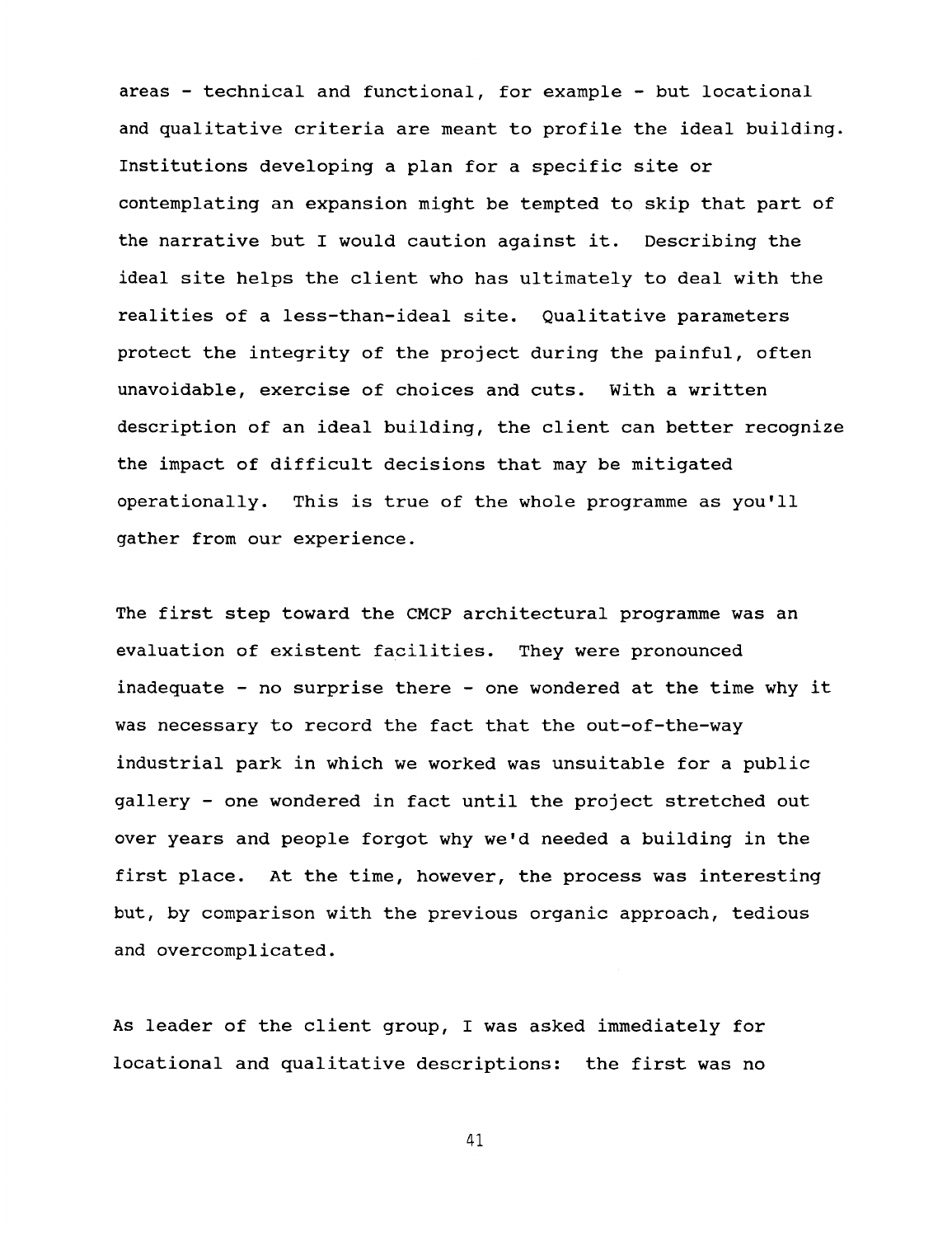problem - I'd done all that driving around - but the second was a real challenge. I was encouraged to provide some models which made me uneasy because I had no model photographic museum in my mind. Analogies seemed equally dangerous in an architectural period of appropriation; I wanted the museum to express its own function, not some borrowed image. Then I remembered the advice that had been given a client contemplating a new home: write down everything you've always disliked about your house, said the architect. For them and for me, this was a lot easier than dictating my likes.

For example, I had never been comfortable with the conventional marriage of 19th-century and 20th-century photographic works with prints and drawings. Conservation requirements aside, it seemed to me that the correct spatial environment for prints and drawings did not necessarily apply to the more overtly technological photographic print. I felt that they should be treated differently.

Despite their flexibility and low-maintenance, I didn't want the ubiquitous texture of linen walls and carpets: I wanted cool spaces and hard surfaces  $-$  a McLuhanesque environment  $-$  and I wanted a place of energy and creation where things could be tried - a laboratory, not a salon.

I wanted the collection exhibited under the best possible conditions, but I also wanted the Museum to offer a sense of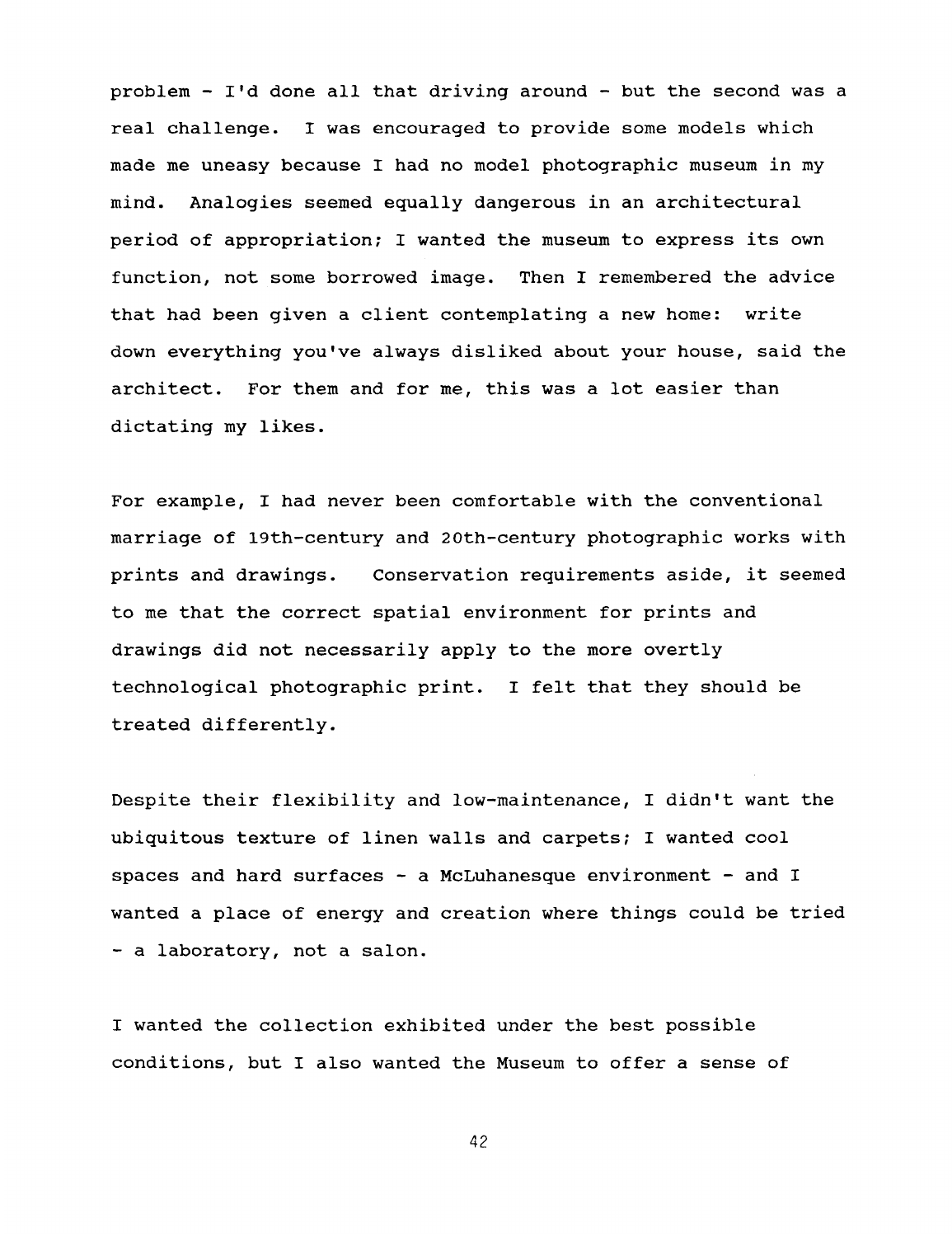openness and welcome that conservation requirements sometimes discourage.

Finally, I wanted the Museum, the first photographic museum in Canada, to establish a unique architectural idiom. Nothing borrowed and no confusion of identities: "It should be obvious," I wrote, "That the museum is not a greenhouse, not a day-care centre, not a church, not a shopping plaza, not a health spa" and #'not a quasi-heritage construction of doubtful Bytownesque extraction." I forgot to mention that it should not be a railroad tunnel, but I'm getting ahead of myself.

The qualitative anti-criteria were the sum total of my creative input to the programme. The real priority became the articulation of quantitative, technical and functional requirements.

Quantitative requirements were perhaps the easiest. There was, we thought, a fairly predictable growth pattern for the collection which came to the Museum largely through purchases from a budget of \$150,000 per year. In 1984, one could anticipate between 400 and 500 prints per year. It was just at the point when prints became wall-sized and their prices blew up too. We can now acquire fewer works, which reduces our documentation costs, but the works are more expensive and storage is a huge problem. Expansion in the collection storage area was intended to be handled by the introduction of compact storage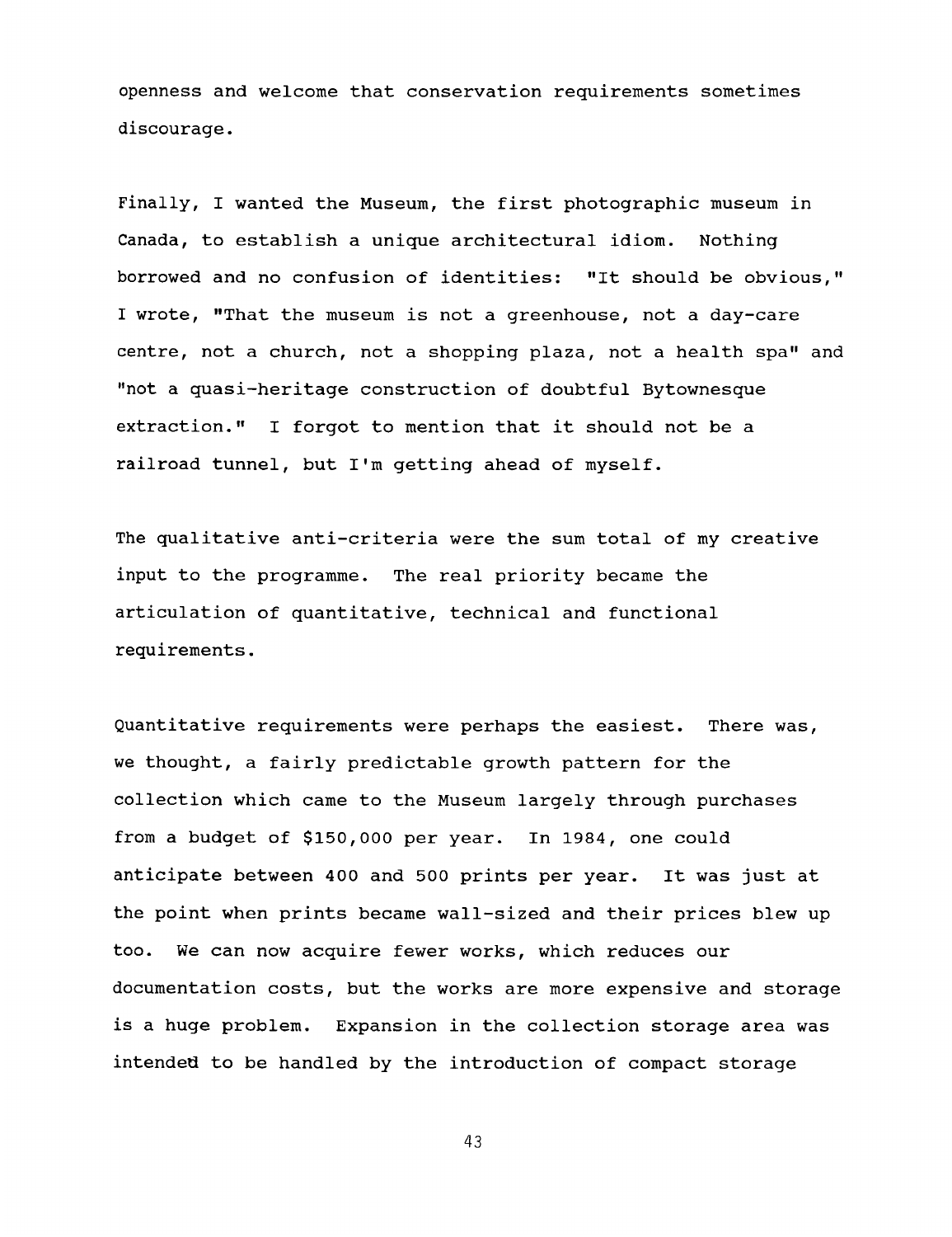after about ten years. The programme called for a thicker concrete slab under the collection storage rooms. We are now considering the immediate installation of compact storage, a measure of how rapidly things have changed.

The size of the galleries was easy to determine because it flowed from an explicit part of the mission. The Museum was seen as a pied-a-terre for a national programme, a symbol and a safehouse for the collection. It was created to perpetuate the work of the Still Photography Division; as such, it was critical to the photographic community that we maintain our travelling exhibition programme at its high level of service. The national and local programming had to be kept in balance.

Other dimensions were derived from similar combinations of old and new factors: replacement of the status quo and corrective measures to bring the former Division up to current labour codes and museological standards.

Many of those standards were addressed in the technical specifications for the building. In terms of conservation, the status quo was instructive only as a point of departure. It was hard to measure good housekeeping and good intentions. The unframed works in the collection were kept in an environmentallycontrolled room but under a sprinkler system. The framed works in the travelling exhibition programme were kept in their cases, piled high, under normal office conditions which in the crummy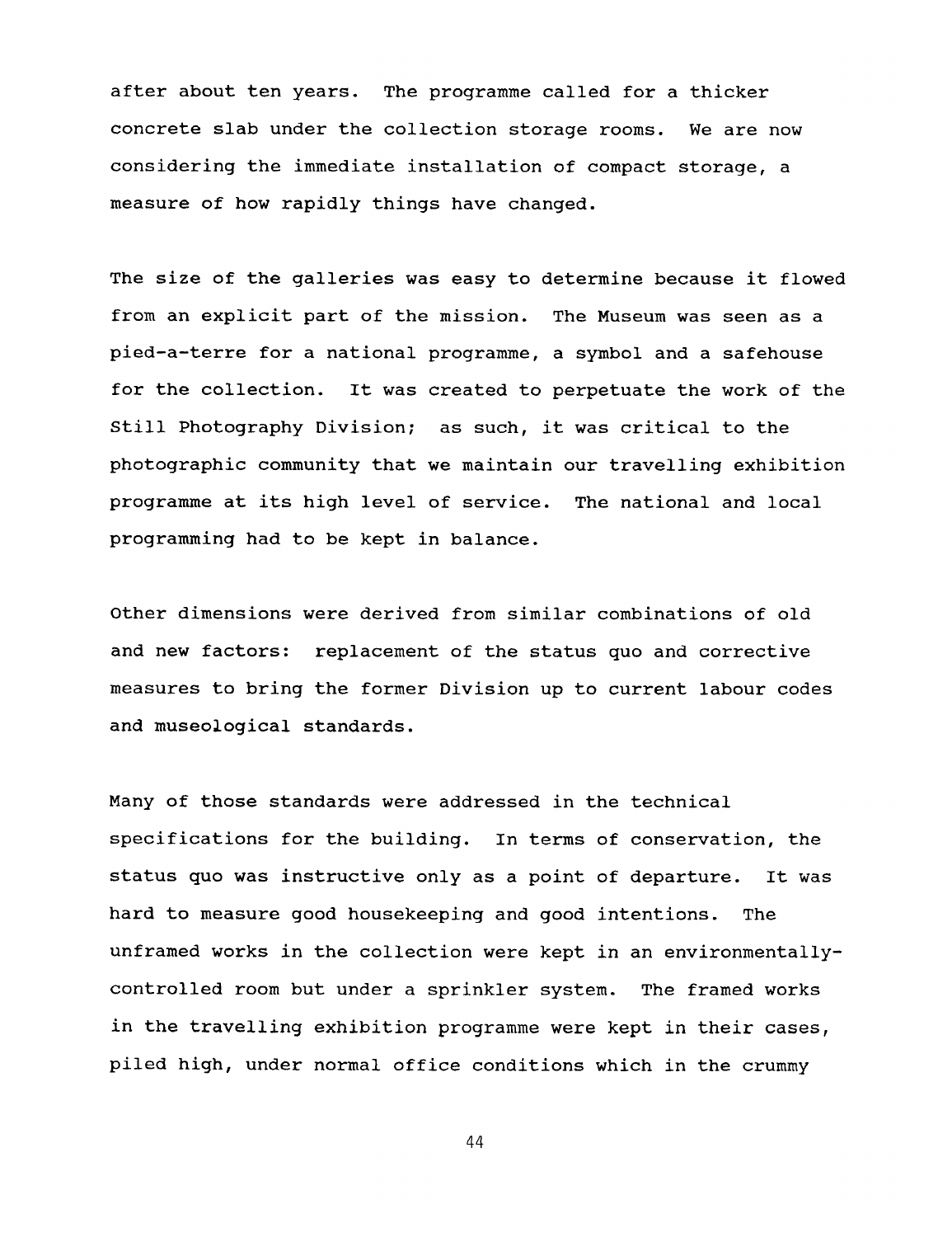building that we inhabit are somewhat abnormal and erratic. The former gallery had no environmental controls except when the attendant grew too hot or too cold. These things had been duly noted in the evaluation and controls for light, temperature, humidity, contamination and physical damage were outlined in the specs.

[Unfortunately, at that time, as now, there was no conservator on staff. The Museum was not without advice from the National Archives, the Canadian Conservation Institute and the National Gallery. Within the National Museums, the future requirement for a conservator was a matter of approved policy but a working space for conservation would not be included in the programme.]

The last and most consuming study was the determination of functional relationships. This was a deceptively complex task. Relative to a multi-disciplinary museum, CMCP seemed so straightforward. The difficulty lay in the complexity of each individual's job. In most small museums, people wear several hats and this became a complicated matter to express on paper. Not all the operational processes of the museum were studied but only the main ones: public circulation; accessioning; exhibit production; travelling exhibition processing; publication production and audio-visual production. There was an intense period of interviews with staff that set the tone for the design review process that would follow. The operational diagrams looked like the following: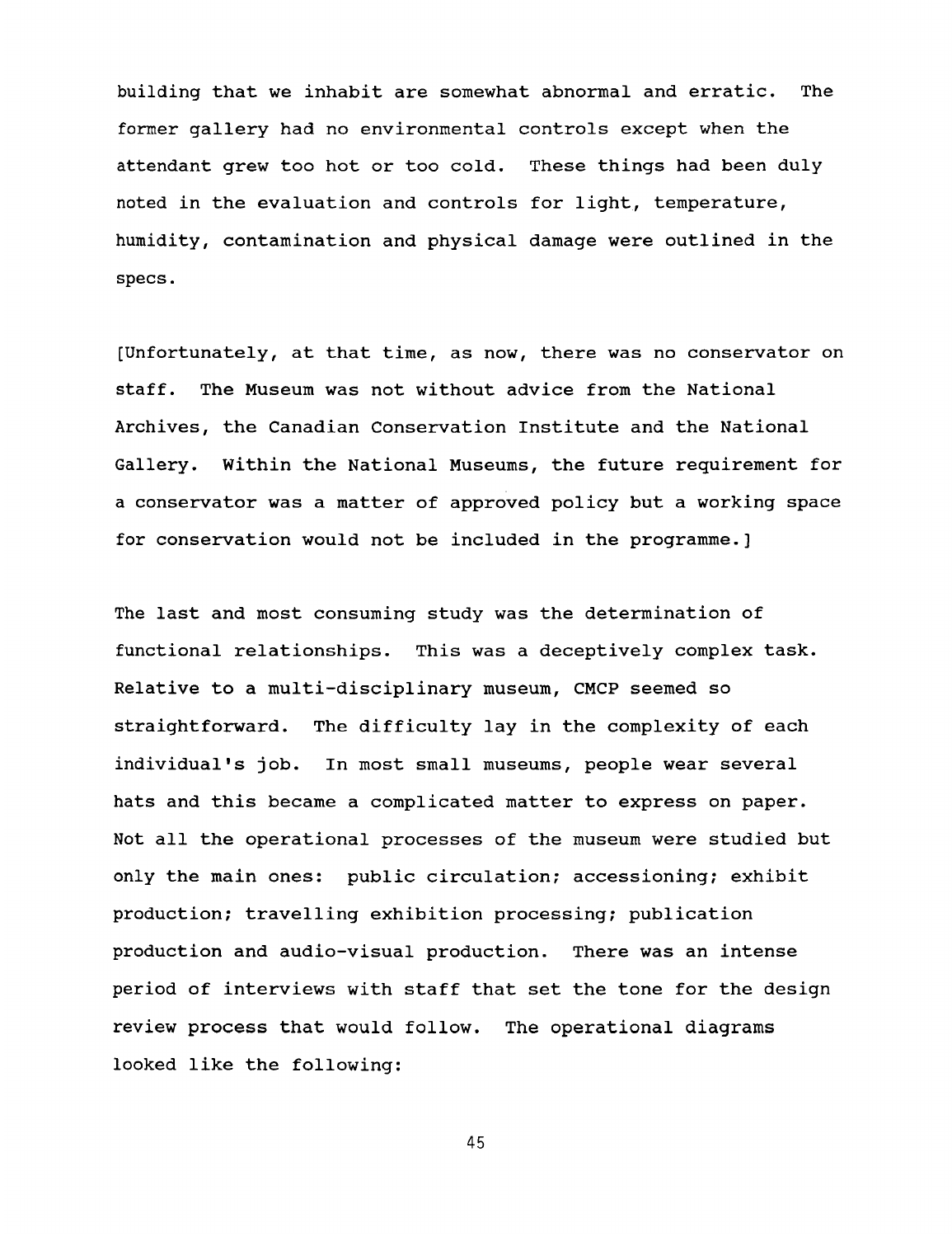1. Public circulation describes the movement of visitors - both **~KOU~S** and individuals - through the facility. We determined that there were several types of visitors, not all there for **the**  exhibits but many wanting access to the collection, the library, the facility, **the** curatorial, programme, production or administrative staff. The Still Photography Division had always been very open; suddenly, we were faced with new levels of security that were very difficult to accept, much less to implement.

2. Accessioning here describes the much larger task of receiving and reviewing portfolios proposed for the collection. Several of these arrive each week and this diagram expresses well the comings and goings, but not their frightening pitch. There was a coldness to this schematic rendering of ACCEPT/REJECT that I never wanted an artist to experience.

**3.** Exhibit production describes the mounting of an exhibition for in-house exhibition or travel. Some of these jobs might take place elsewhere but the inevitable process was one of accumulation: the artifact would grow and grow, with all the additions of matting, framing, labelling, crating, interpretation and promotion.

**4.** Travelling exhibition processing seemed incredibly labourintensive when one considered the number of bookings: 80 to 100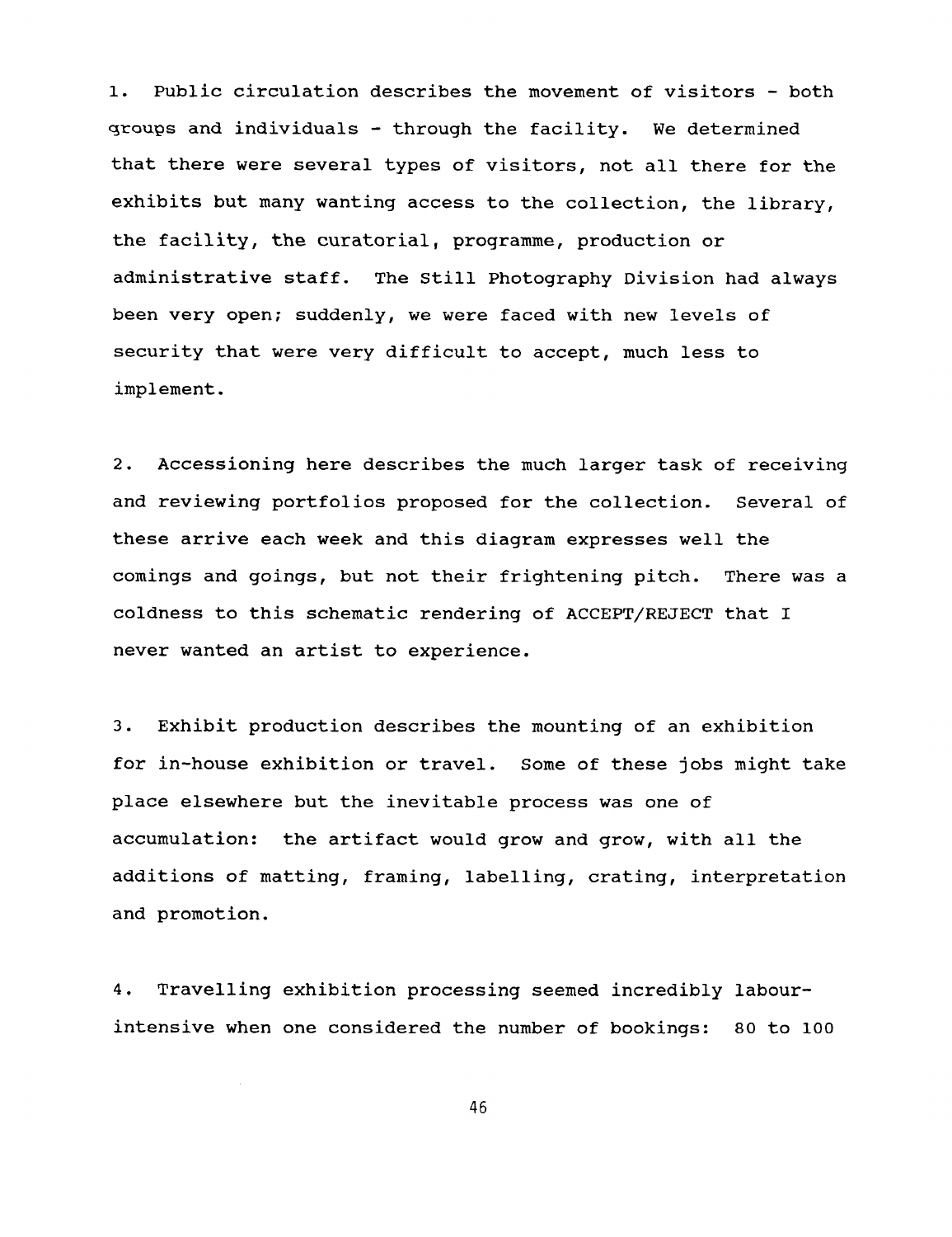outbound shows per year with each exhibition numbering between 25 and 155 works, each needing to cleaned and checked upon reentry.

Confronting these cyclical tasks and considering their reaccommodation was almost overwhelming. The architects posed question after question. As the process ground on, we came to wonder how we did anything at all, even without a gallery, and it certainly seemed inconceivable to do more. This feeling, of course, soon passed and we were able to turn the tables eventually with hard questions during the review periods of the design.

5. The last diagram that I want to show you is the overall view of adjacency requirements. In a small organization, this, as I've said, is where you really get into trouble. Unlike large groups of specialized individuals, small organizations attract people who flourish with a variety of tasks that overarch and second each other in eccentric ways. Adjacencies could be worked out in abstraction but on a small institutional scale, old habits would probably prevail. And of course, this is where the fit of the institution, onto a site or into an existent building, really makes a difference. What is amusing here is how similar this abstraction was to our future building.

In 1986, when a site was identified for the Museum, it was, in fact, a long narrow space. It was a disused railroad tunnel, in a prime location in the capital, between the famous old railroad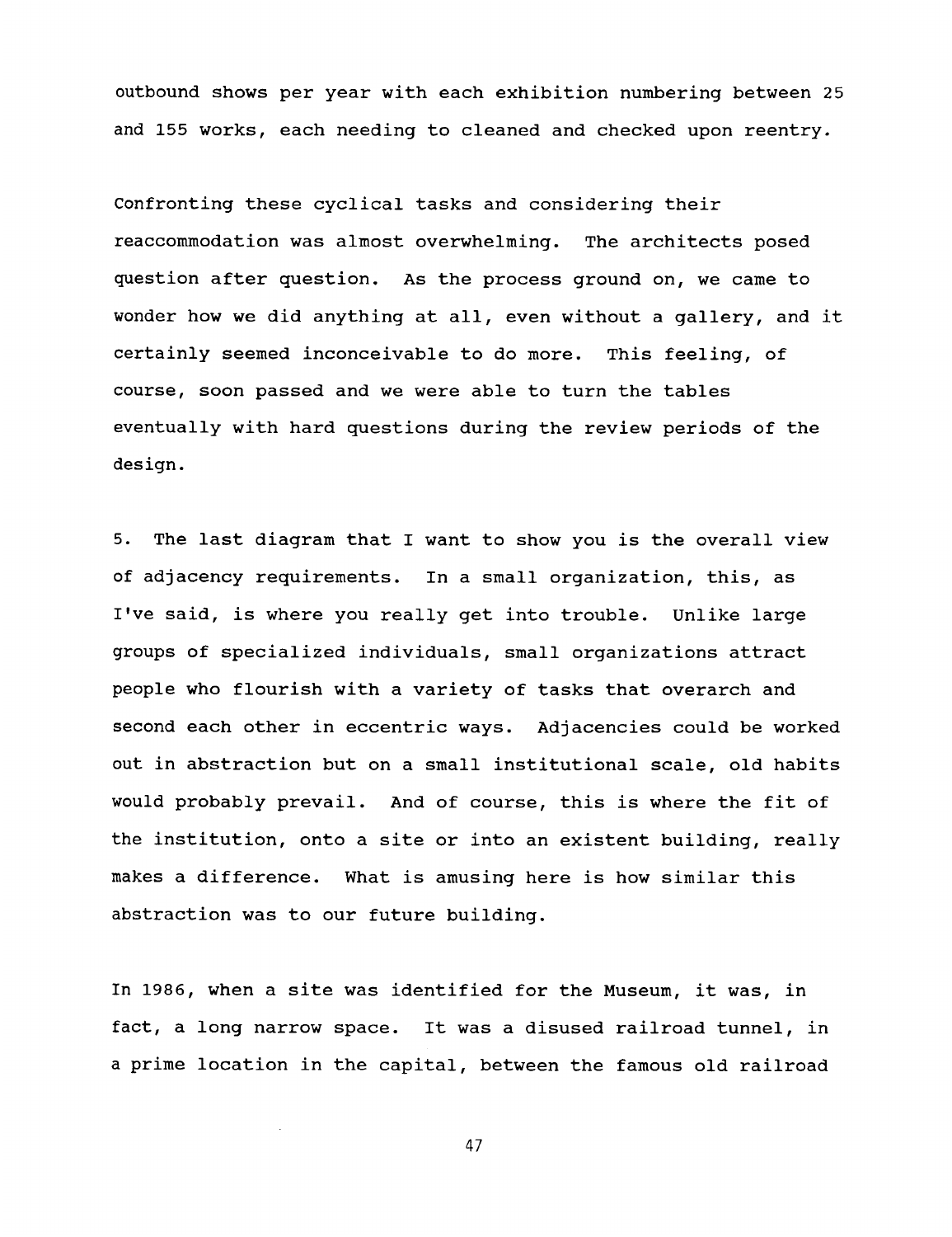hotel, the Chateau Laurier, and the locks of the Rideau Canal. Here are a few views of the structure at that time. [slides] You can see the arched bays opening onto the canal. They were the main feature of the structure, not a tunnel at all, really, but covered passage beside the hotel and under the bridges into the old Union Station. One could also catch a trolley by going down stairs from the street. These photographs of the lock operations give you a sense of the length and narrowness of the space. The distance between public and private functions could not be more plainly expressed.

From this vantage point toward the Hotel, you can imagine a glass pavilion at street level and an entry sequence down two storeys past one of the most magnificent views in the city. Two views of the pavilion, and an early elevation drawing give you an idea of the exterior. [slides] The museum entrance is part of a complicated scheme to restore the terrace to the Hotel (itself dual purpose as entrance to the garage and terrace cafe). There is also a network of walkways providing a connection to the park and on to the National Gallery.

Plans have been in a continual state of development, a linear process (no pun intended) but a sometimes frustrating one as the perfect solution is evicted by mechanical systems or fire exits. The cycle of final design and construction drawings, with comments and corrections by staff and outside consultants, lasted nearly a year. Even as change orders, the process goes on still.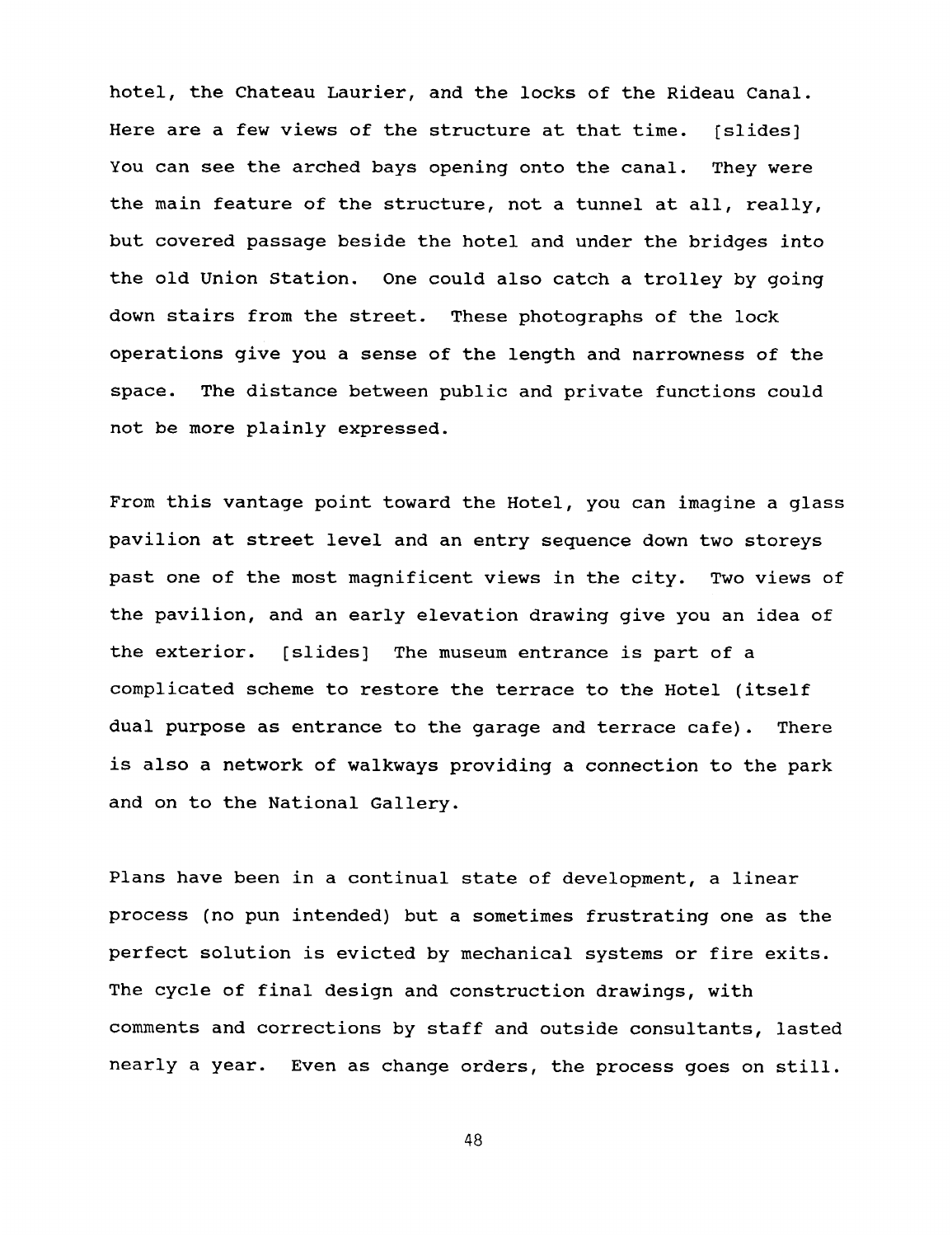[slides] This plan is of an early vintage. It goes with the early conceptual rendering that I just showed you and was part of a design package completed for the Museum in 1988.

This drawing, showing two levels, is very close to what we are building today: the mechanical systems have been given their place, the budget has been revisited, many of the flourishes have been sacrificed and the operational realities have been faced.

Briefly, as I'm running out of time, you can pick out the gallery (354 sq.m. or 3,800 sq. feet) on the dark side of the building, along with the studios, productions spaces and collection storage. The collection holding areas (227 sq. m or **2443** sq. feet) are isolated at the back of the building, doubly protected from the potential dangers of the roof - vibration and leakage and from water lines and other latent threats. The lobby, resource centre, and offices line the canal, benefiting from the natural light.

Since the subject of my talk is facility planning, I want to draw your attention to the distribution of the Registration function. At CMCP, the Registrar controls the collection and is responsible for its safekeeping through a programme of preventive conservation. But she is also the means of access to the collection, by her colleagues and by visitors, professional, student and amateur. Her office, and that of the Assistant Registrar, are therefore attached to the Research Centre, a semi-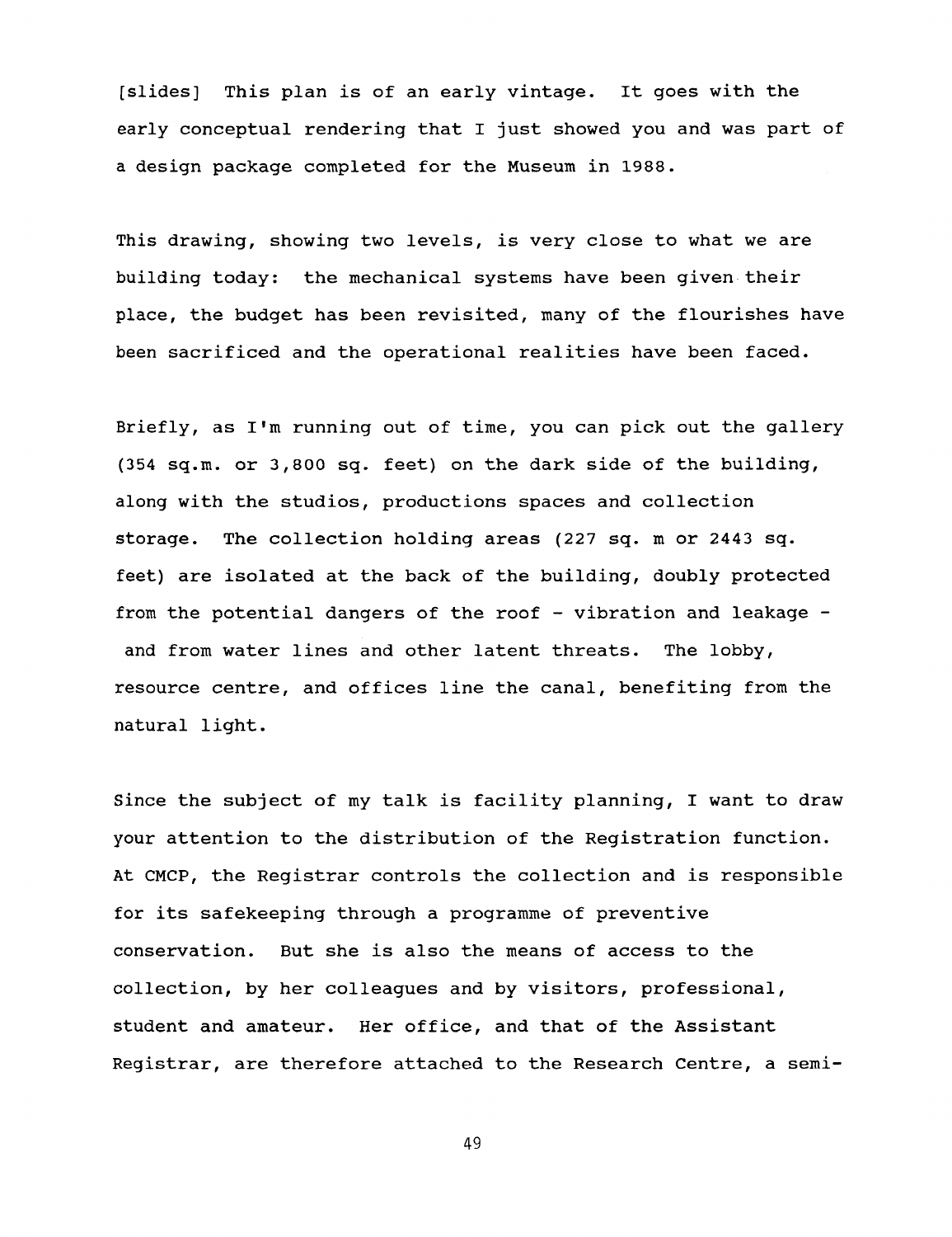public space that includes the Library as well as visual documentation of the collection. Registration and Education share the supervision of this area which will be visited by appointment and used by the docents and volunteers.

A lot of discussion and planning went into achieving the correct balance between security for the collection and access: this is the refrain of every museum. In the end, on this eccentric site, the collection was housed in the safest area of the museum, at the extreme north of the building. From her office overlooking the Resource Centre, the Registrar must travel the length of the museum to reach the collection. With all our knowledge and previsualization, such a situation remained unavoidable but recognizing the difficulty has given us time to prepare operationally, to clean up the backlog of cataloguing and inventory, and to create the position of Assistant Registrar, one that has now been ably filled. The lesson here is not that no building is perfect (I bet you knew that) but that the collegial process of analysis is what builds museums, making them work for their collections, their staff and their visitors.

[slides] This is where we were in February 1988, when the next Minister of Communications, Flora MacDonald, presided over the sod-turning. It was all a wonderful fantasy. She actually stabbed her shovel through a large colour print of grass that we'd stretched over sand in the freezing wreck of the tunnel.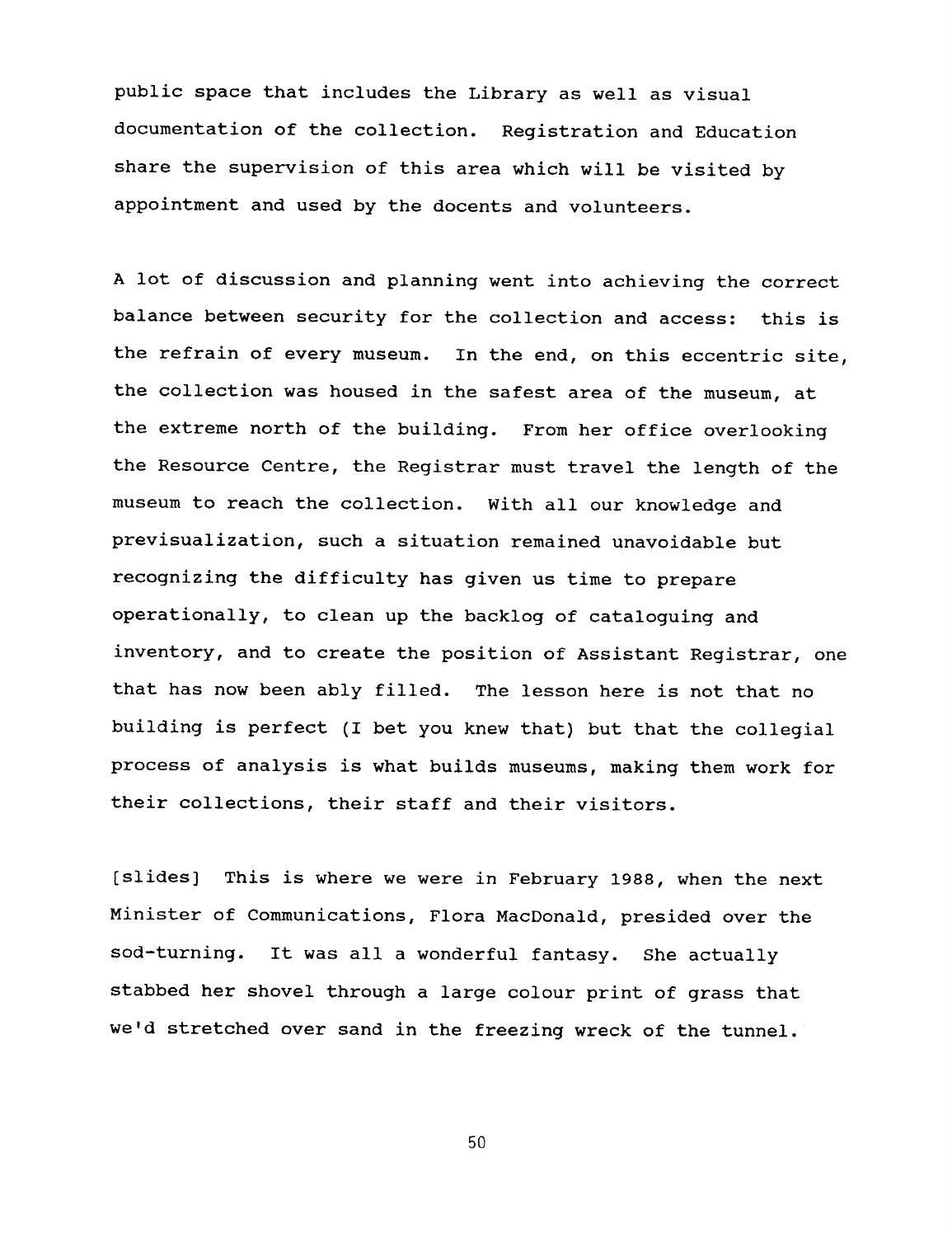**This** *is* **February 1991. The tunnel looks a lot better to me now. The old structure has been demolished. They're pouring concrete and the National Capital Commission tells us that we'll be open in May 1992. I** hope to see everyone of **you** there.

**Martha Langford** 

**Director** 

**Canadian Museum of Contemporary Photography**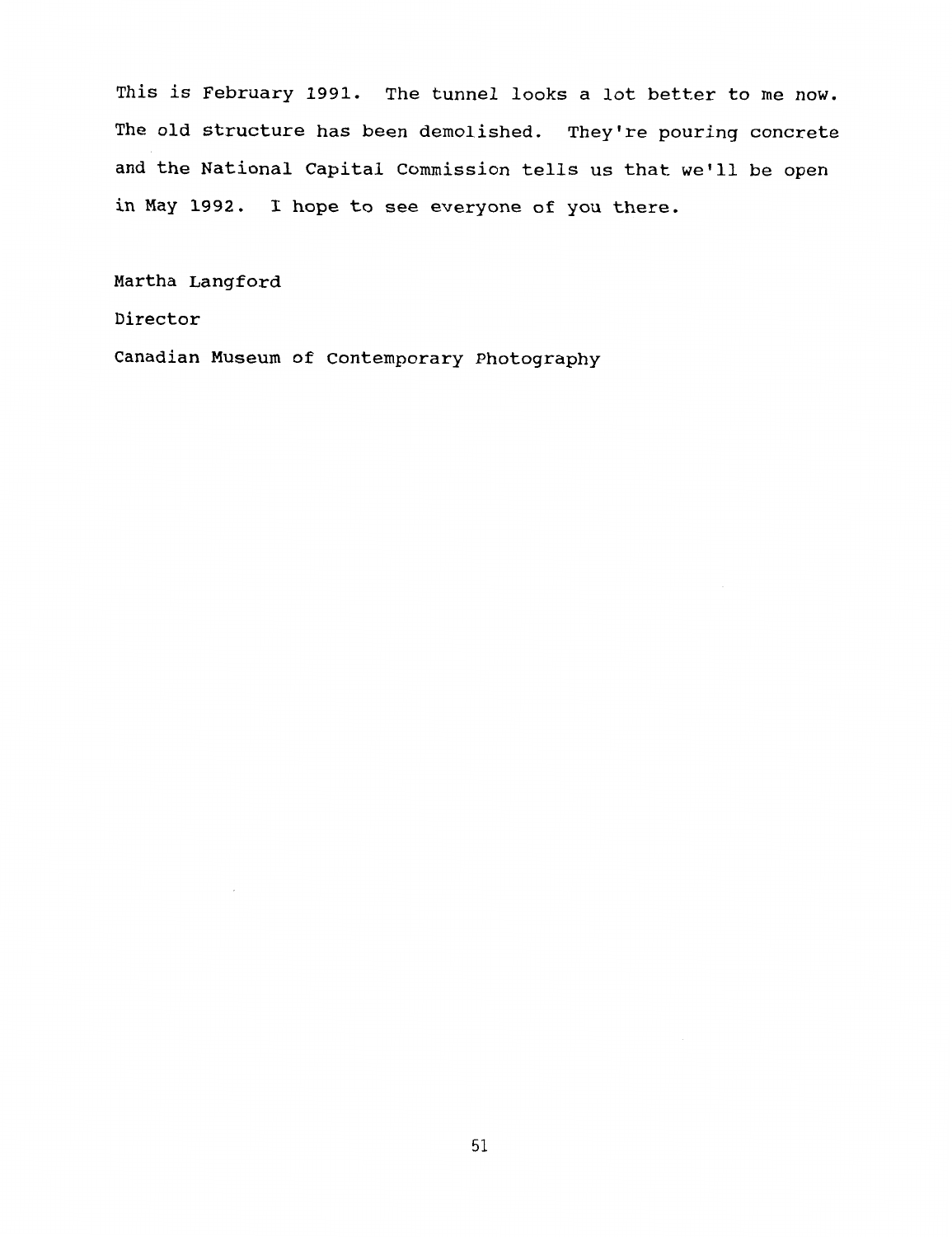**A.** Public Circulation



**CANADIAN MUSEUM OF CONTEMPORARY PHOTOGRAPHY ARCHITECTURAL- PROGME**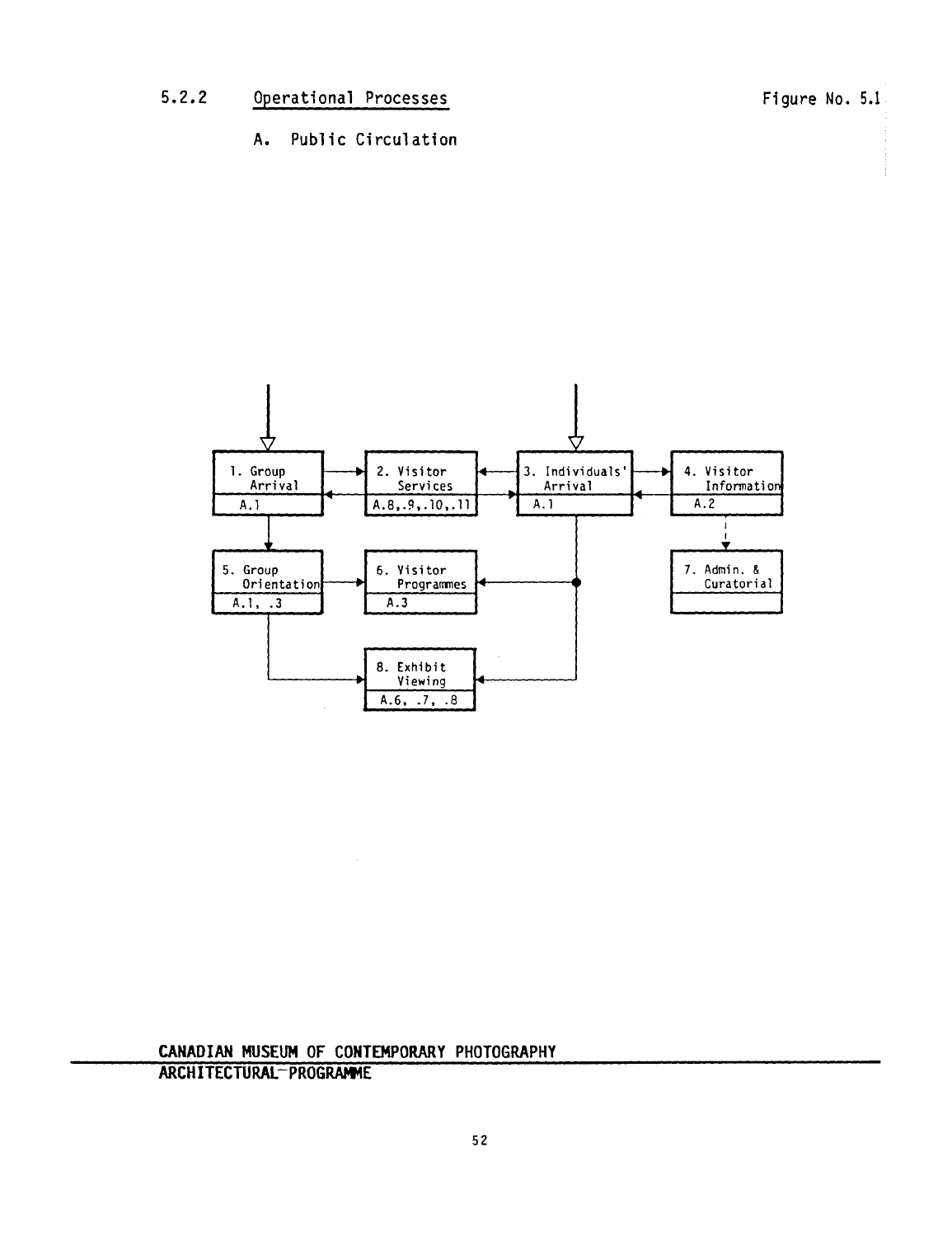## **B.** Accessioning



**CANADIAN MUSEUM OF CONTEMPORARY PHOTOGRAPHY ARCHITECTURAL PROGRAMME**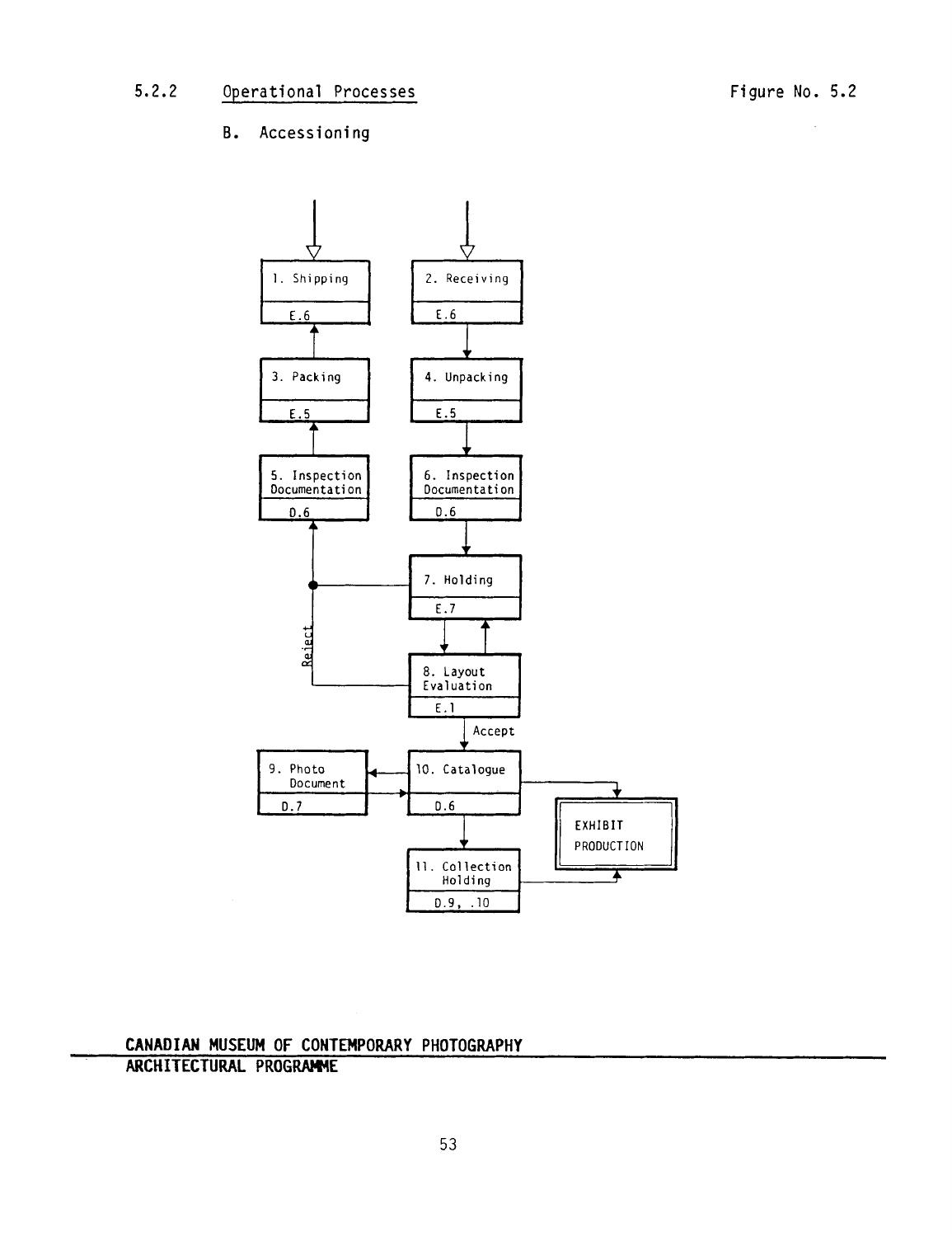C. **Exhibit** Production



**CANADIAN MUSEUM OF CONTEMPORARY PHOTOGRAPHY ARCHITECTURAL PROGRAME**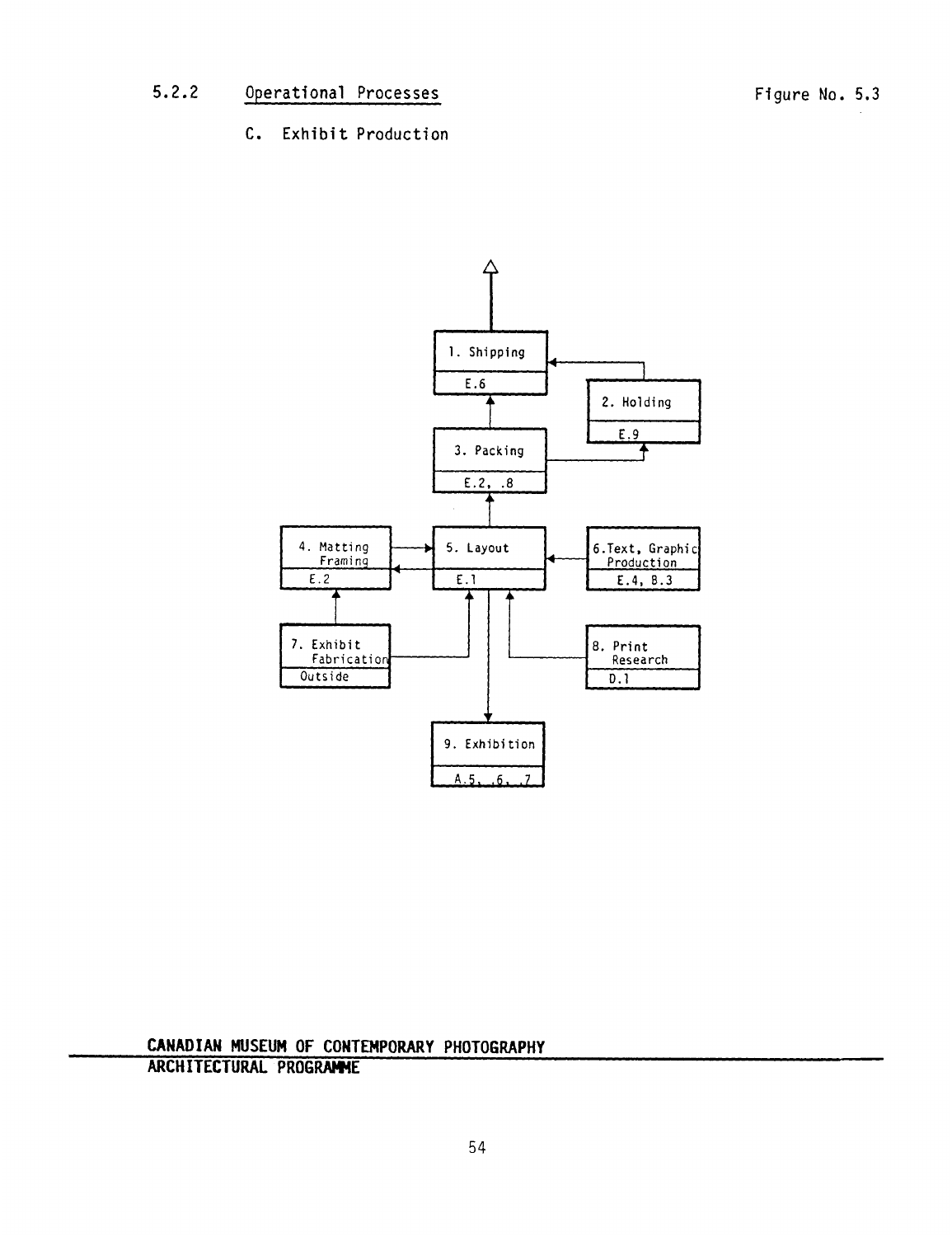#### **5.2.2**  Operational Processes

D. Travelling **Exhibit** Processing



**CANADIAN MUSEUM OF CONTEMPORARY PHOTOGRAPHY** 

**ARCHITECTURAL PROGRAMME**